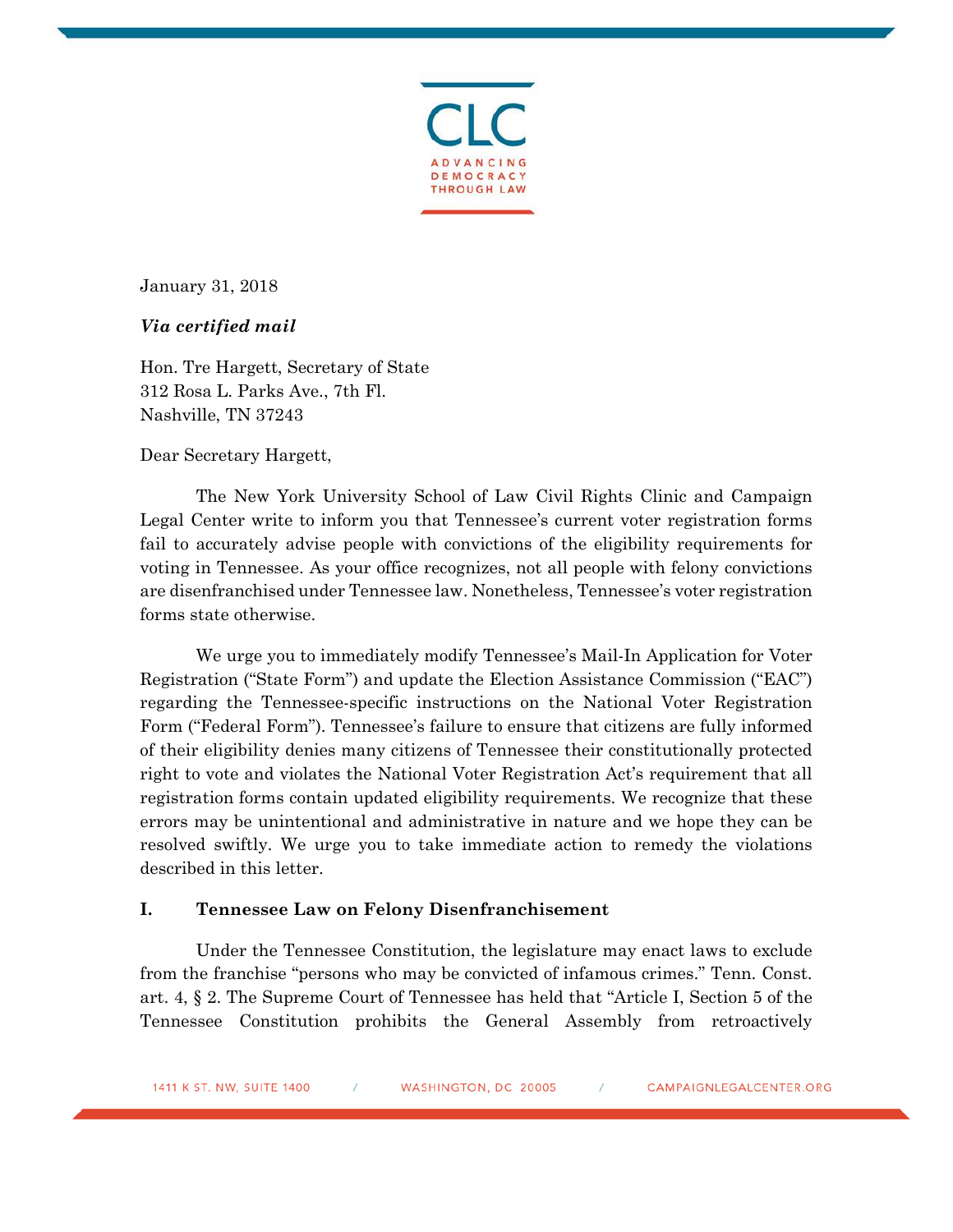disenfranchising convicted felons who have never been adjudged infamous." *Gaskin v. Collins*, 661 S.W.2d 865, 868 (Tenn. 1983); *see also Crutchfield v. Collins*, 607 S.W.2d 478 (Tenn. Ct. App. 1980) (holding that a felony conviction cannot disenfranchise a citizen where the legislature has not previously declared that the relevant crime was "infamous" and punishable by disenfranchisement).

As a result, not all individuals in Tennessee with felony convictions are ineligible to vote. In particular, individuals convicted of felonies between January 15, 1973 and May 17, 1981 retain their full rights to exercise the franchise under the Tennessee Constitution, as do individuals with certain categories of felony convictions not considered infamous prior to January 15, 1973. *Gaskin v. Collins*, 661 S.W.2d 865, 868 (Tenn. 1983); *see also Crutchfield v. Collins*, 607 S.W.2d 478 (Tenn. Ct. App. 1980). These more limited felony disenfranchisement provisions are outlined on the Secretary of State's website page on voting rights restoration but do not appear on the voter registration forms. *See* Tenn. Sec'y of State, *Restoration of Voting Rights*, <https://sos.tn.gov/products/elections/restoration-voting-rights> (enclosed).

### **II. Inaccurate Tennessee Voter Registration Forms**

Even though not all people with felony convictions are ineligible under state law, the State Form indicates otherwise. It states that to register, "you must not have been convicted of a felony, or if you have, your voting rights must have been restored." Tenn. Sec'y of State, *Tennessee Mail-In Application for Voter Registration*, [https://sos](https://sos-tn-gov-files.s3.amazonaws.com/forms/ss-3010.pdf)[tn-gov-files.s3.amazonaws.com/forms/ss-3010.pdf](https://sos-tn-gov-files.s3.amazonaws.com/forms/ss-3010.pdf) (enclosed). The declaration portion of the form asks applicants to attest whether they have "ever been convicted of a crime which is a felony in this state, by a court in this state, a court in another state, or a federal court." *Id.* These instructions are flatly inconsistent with state law. The inaccurate information misleads voters about their eligibility to vote.

Similarly, the state-specific instructions for Tennessee on the Federal Form contain the same misleading and inaccurate information. They inform applicants that they must "not have been convicted of a felony, or if convicted, have had [their] full rights of citizenship restored (or have received a pardon)" to be eligible to vote in Tennessee. Election Assistance Comm'n, *National Mail Voter Registration Form*, <http://www.eac.gov/voters/national-mail-voter-registration-form/> (enclosed). These instructions mislead voters about whether they are ineligible to vote in Tennessee due to a prior felony conviction.

# **III. Potential Violations of the National Voter Registration Act and United States Constitution**

Under the National Voter Registration Act of 1993 ("NVRA"), each state is required to "inform applicants . . . of voter eligibility requirements," whether they apply via the Federal Form, a state mail-in form, the department of motor vehicles,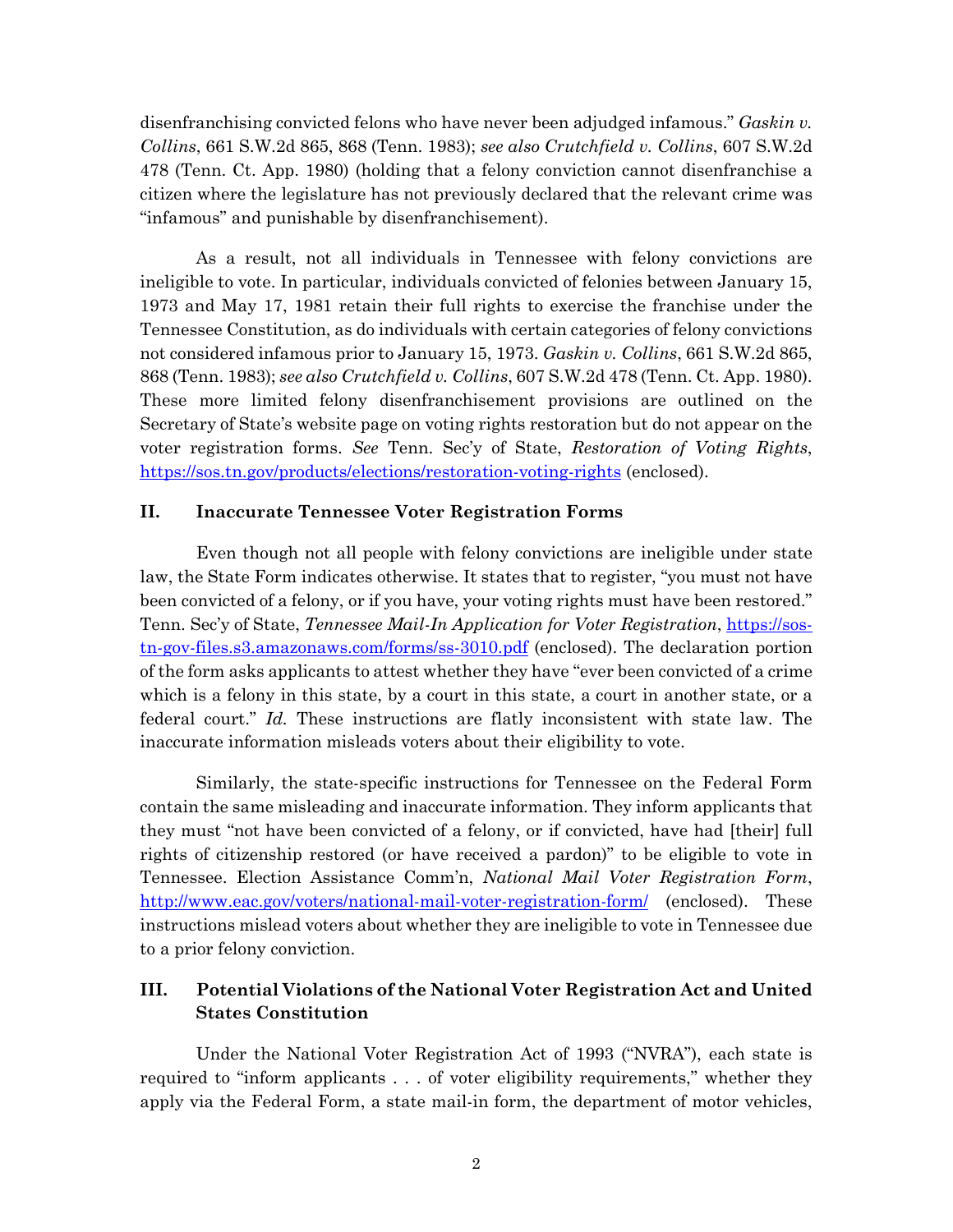or any other NVRA agency. 52 U.S.C.  $\S 20507(a)(5)$ . The NVRA further specifies that both the Federal Form and any state-issued mail-in voter registration form used to register voters for federal elections must "specif[y] each eligibility requirement" for applicants. 52 U.S.C § 20508(b)(2)(A), *see also* § 20505(a)(2) (stating that a state mailin form should meet "all of the criteria stated in section 20508(b)").

Despite these requirements, the State Form fails to fully inform applicants with felony convictions of their eligibility under Tennessee law. To the contrary, it plainly misinforms voters of the eligibility requirements by stating that *no* individual with a felony conviction may register to vote unless she has undergone the restoration process. Nowhere on Tennessee's mail-in registration form is the blanket exception for felony convictions between January 15, 1973 and May 17, 1981 explained to voters, nor the limited list of offenses punishable by disenfranchisement prior to January 15, 1973. This is a clear violation of Tennessee's duty under the NVRA to accurately inform applicants of the relevant qualifications to vote.

As noted above, the state-specific instructions for Tennessee on the Federal Form are similarly inconsistent with state law. To ensure the Federal Form's accuracy, a state's chief election official must notify the EAC of any changes in the state's voter eligibility requirements within 30 days. 11 C.F.R. § 9428.6. Given the matching deficiencies in the State Form, it appears that Tennessee has not apprised the EAC of the exceptions to its blanket felony disenfranchisement provision. Regardless of the source of the errors, your office should immediately notify the EAC of the discrepancy between Tennessee's voter eligibility requirements and their description on the Federal Form and provide accurate substitute instructions.

In addition to violating the clear terms of the NVRA, Tennessee's inaccurate registration forms pose an unnecessary and undue burden on the right to vote for those with felony convictions in Tennessee who are eligible to vote under state law. The burden is undue because this misstatement of law serves no valid government interest; it is severe because the instructions directly inform eligible voters that they cannot register to vote; and it is discriminatory because it harms a specific group of already vulnerable eligible voters. *See Burdick v. Takushi*, 504 U.S. 428, 434 (1992) (holding that burdens on the right to vote must be weighed against "the precise interests put forward by the State," that "severe' restrictions . . . must be 'narrowly drawn to advance a state interest of compelling importance,'" and that the state's regulatory interest is only "generally sufficient to justify" other lesser "reasonable, nondiscriminatory restrictions" on voting).

Finally, Tennessee's State Form also fails to notify otherwise eligible voters with felony convictions of the process by which they may have their voting rights restored. Tennessee citizens who have been disenfranchised due to a past felony conviction may, if their conviction meets certain conditions, have their voting rights